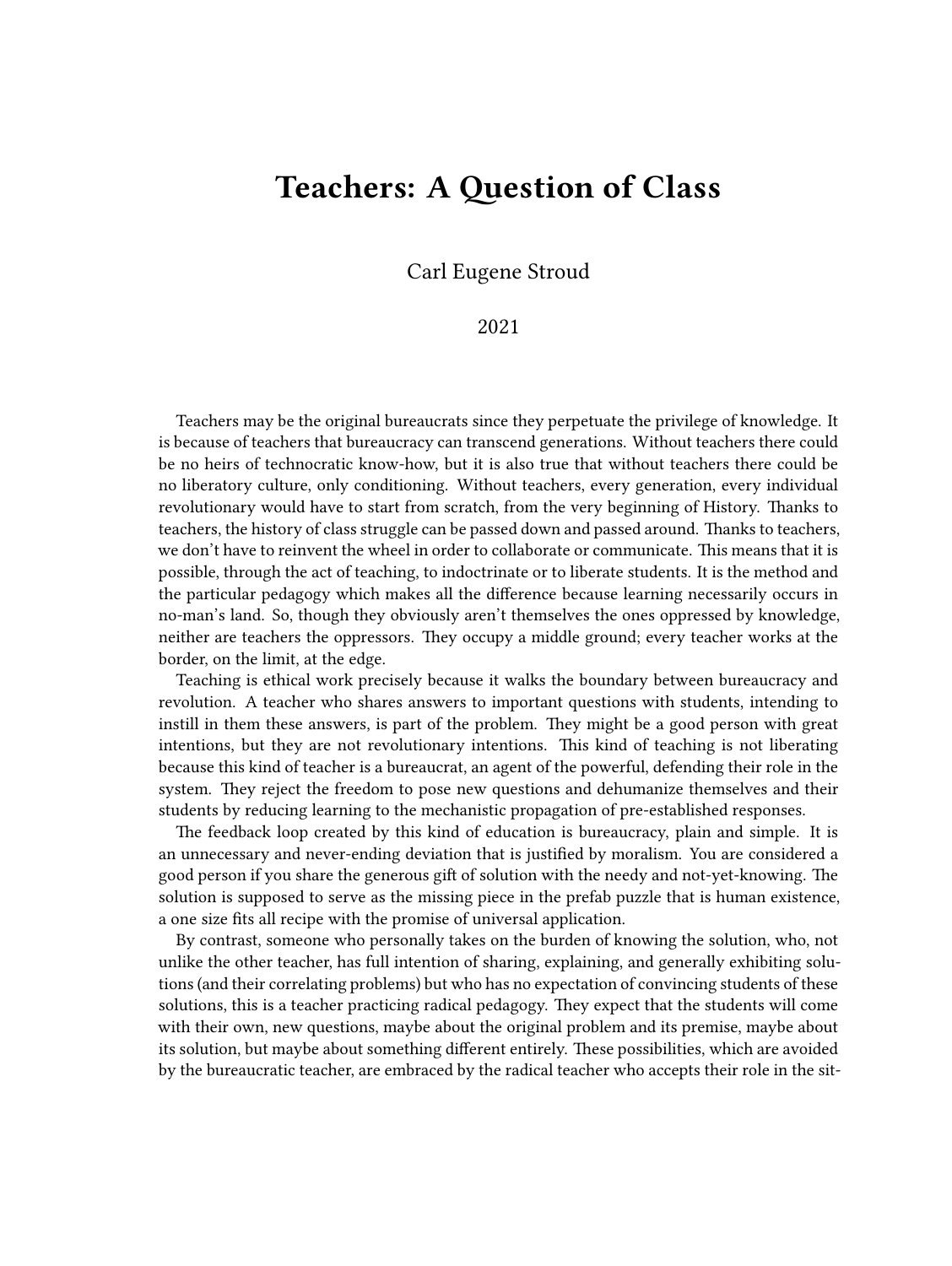uation as the one with the cartoonishly rigid, read- made solution. This absurdity makes clear a class distinction between the teacher who stands on the precipice, with intimate knowledge of its contours, and the students whose minds are not yet formed by the prevailing problem-solution dichotomy.

Walking the edge causes angst, not because you could fall but because you could jump. The cliff makes clear that everything is contingent on freedom. This requires ethical rigor and determination from the teacher, but the entire learning process fundamentally depends on the recognition and defense of freedom by the students because the teacher can seem so wise, so knowledgeable and experienced, and the student can be so hungry to learn, so ambitious and competitive, that they walk (or run) willingly off the cliff, to a life of being a proud purveyor of solutions, *prêt-à-porter*.